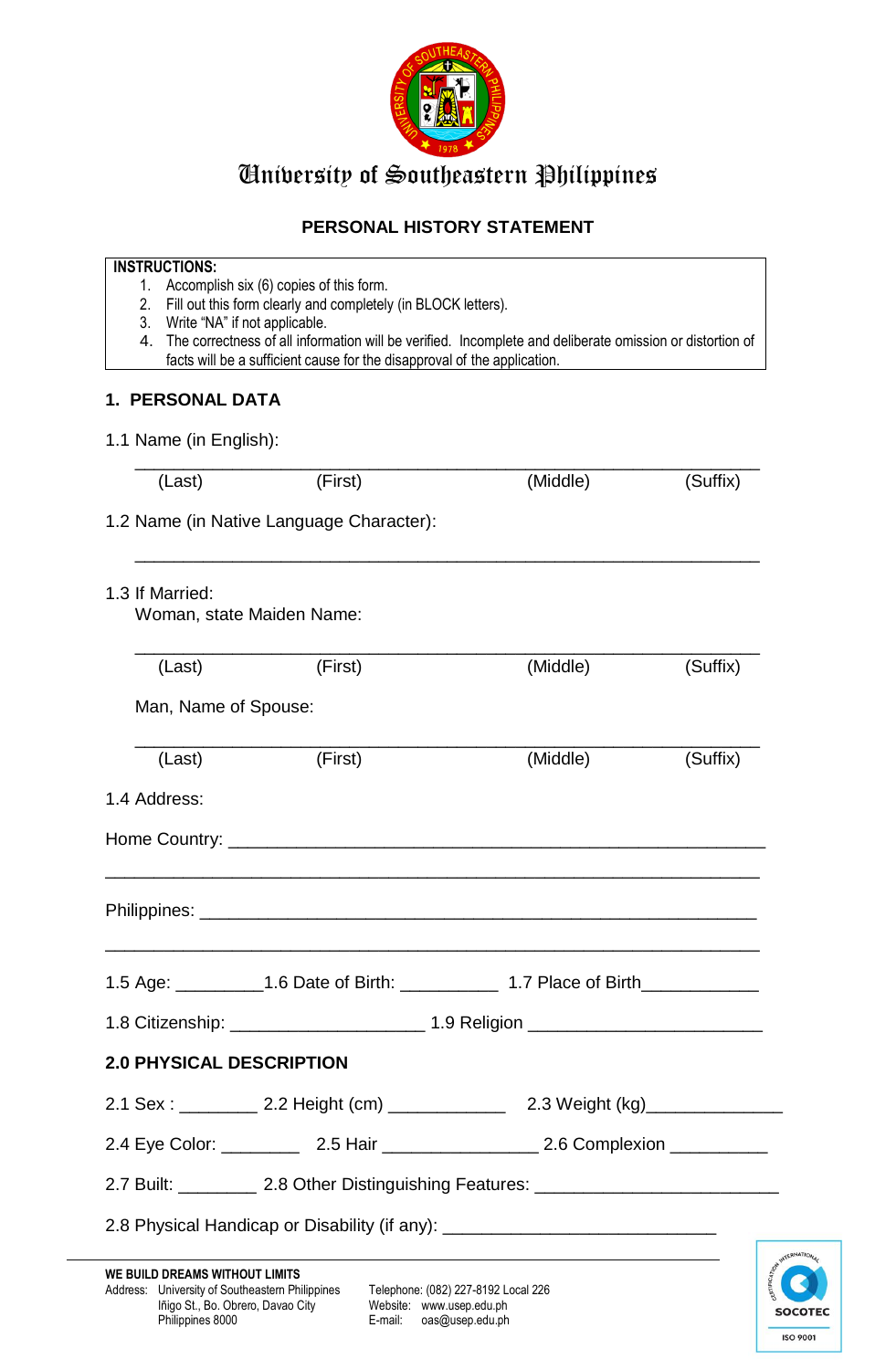#### **3.0 FAMILY DATA**

3.1 Name of Father: \_\_\_\_\_\_\_\_\_\_\_\_\_\_\_\_\_\_\_\_\_\_\_\_\_\_\_\_\_\_\_\_\_\_\_\_\_\_\_\_\_\_\_\_\_\_\_

- 3.2 Name of Mother: \_\_\_\_\_\_\_\_\_\_\_\_\_\_\_\_\_\_\_\_\_\_\_\_\_\_\_\_\_\_\_\_\_\_\_\_\_\_\_\_\_\_\_\_\_\_
- 3.3 Address: \_\_\_\_\_\_\_\_\_\_\_\_\_\_\_\_\_\_\_\_\_\_\_\_\_\_\_\_\_\_\_\_\_\_\_\_\_\_\_\_\_\_\_\_\_\_\_\_\_\_\_\_\_

### **4.0 EDUCATIONAL BACKGROUND**

|                      | <b>Name of School</b><br>Do not Abbreviate | Date of<br><b>Attendance</b> | <b>Course Finished</b><br>(for College and Post<br>Graduate) |
|----------------------|--------------------------------------------|------------------------------|--------------------------------------------------------------|
| 4.1 Elementary       |                                            |                              |                                                              |
| 4.2 Secondary        |                                            |                              |                                                              |
| 4.3 College          |                                            |                              |                                                              |
| 4.4 Post<br>Graduate |                                            |                              |                                                              |

#### **4.0 GENERAL QUALIFICATION**

| 5.1 Language | Grade of Proficiency (Oral or<br>Written) |  |
|--------------|-------------------------------------------|--|
|              |                                           |  |
|              |                                           |  |
|              |                                           |  |
|              |                                           |  |
|              |                                           |  |
|              |                                           |  |

5.2 Hobbies: \_\_\_\_\_\_\_\_\_\_\_\_\_\_\_\_\_\_\_\_\_\_\_\_\_\_\_\_\_\_\_\_ 5.3 Sports: \_\_\_\_\_\_\_\_\_\_\_\_\_\_



E-mail: oas@usep.edu.ph